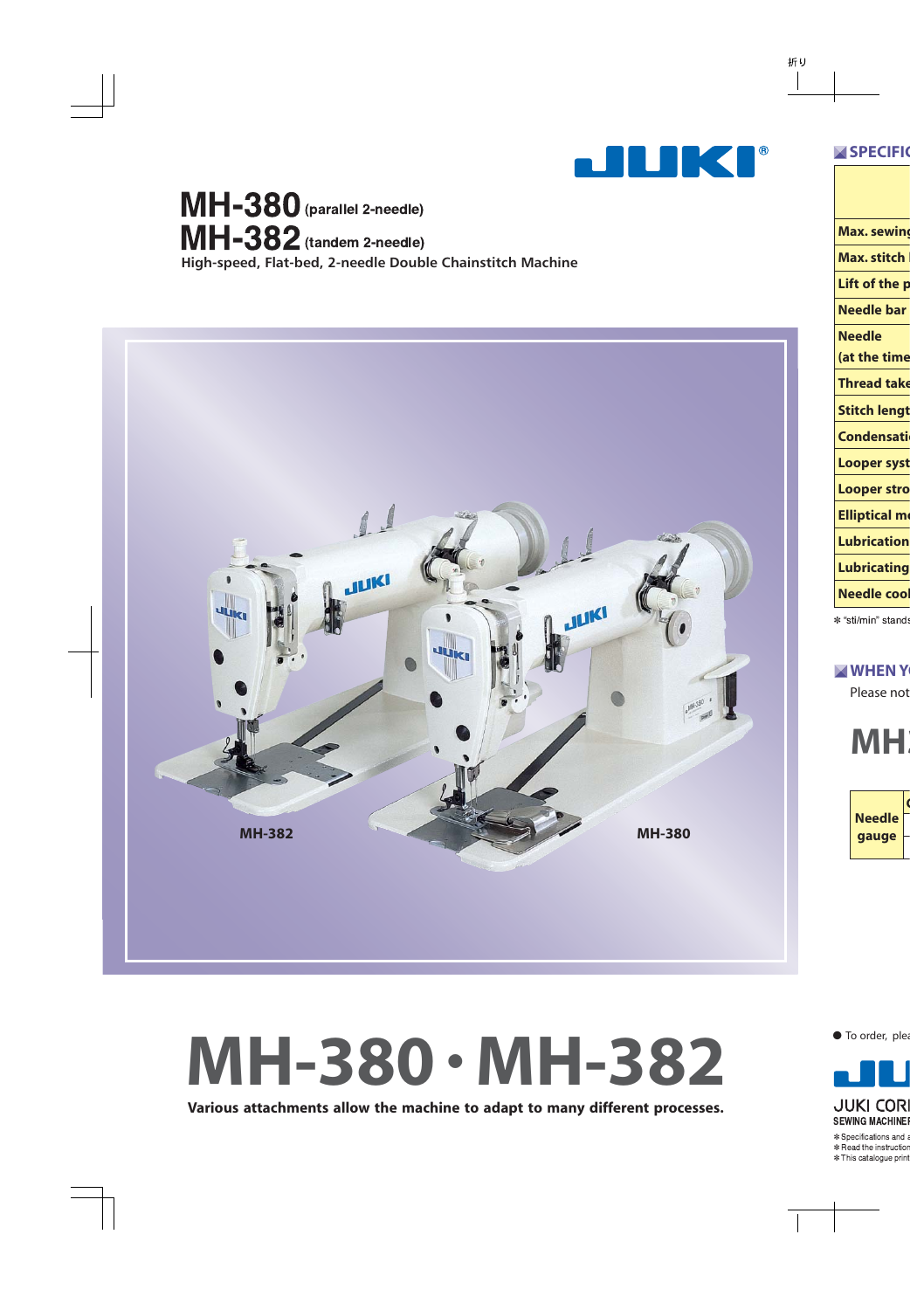Accurate stitching performance and durable finished seams are particularly necessary *in the chainstitching process. JUKI ensures high-quality sewing with a higher degree of consistency with its unique looper mechanism and consistent condensation stitching mechanism. Furthermore, highly efficient operation is achieved by using a chain-off thread cutting device.*



#### **The machine ensures outstanding reliability and durability.**

It comes with JUKI's unique inclined crank type looper mechanism. This gives the machine outstanding durability. You can use the sewing machine for a long time without ever worrying about looper failure.

#### **The machine is capable of performing consistent condensation stitching, ensuring finished seams of higher quality.**

You can easily set the machine to perform condensation stitching by operating the lever. Condensation stitches that prevent the thread from fraying can be consistently sewn.

#### **Stitch length can be adjusted with ease.**

The machine incorporates a stitch dial for adjusting the stitch length. For lockstitch machines, which are the most popular type of sewing machines, the stitch length is also adjusted using a stitch dial. This means you can adjust the stitch length as desired without difficulty.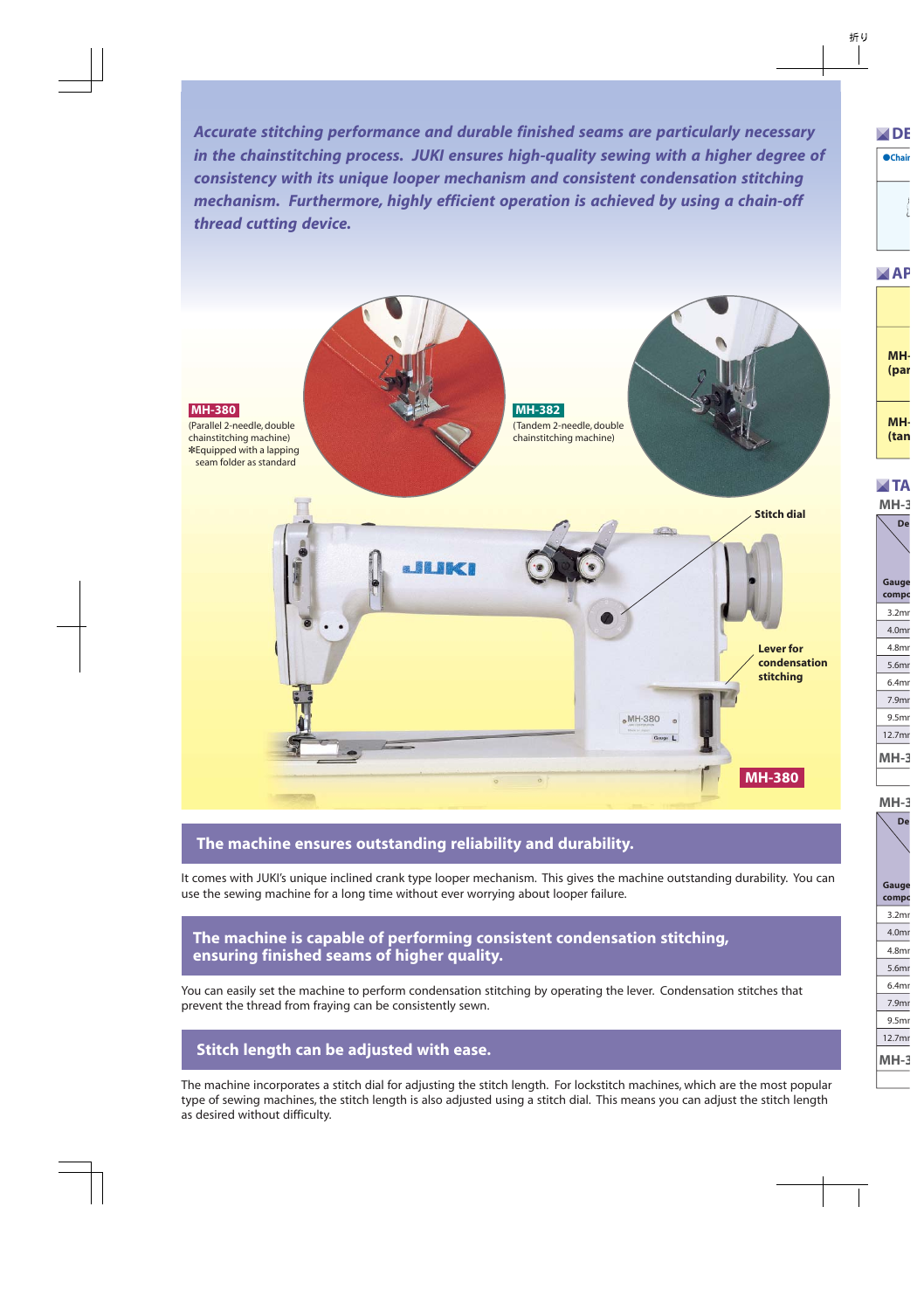# **NEVICES AND ATTACHMENTS**



#### **Applicable machines:** MH-380, MH-382

**Class of work:** Jeans, Working wear **Applications:** Cut a chaining thread bridging two workpieces continuously sewn by chainstitch in the way that a knife blade of the cutter is dropped. Best suited for continuous sewing on pocket openings of jeans or working wear.

| Guide width mm (in) | Part No. |
|---------------------|----------|
| Tandem 2-needle     | 40042785 |
| 4.0(5/32)           | 40042787 |
| 4.8(3/16)           | 40042788 |
| 6.4(1/4)            | 40042790 |
| 7.9(5/16)           | 40042791 |

## **APPLICATIONS**

| <b>Model</b>                         | <b>Application</b>                                                                        |  |  |  |  |
|--------------------------------------|-------------------------------------------------------------------------------------------|--|--|--|--|
| <b>MH-380</b><br>(parallel 2-needle) | • Sewing sides of slacks<br>• Hemming or welting garment parts<br>• Attaching lining tape |  |  |  |  |
| <b>MH-382</b><br>(tandem 2-needle)   | • Joining seat of slacks                                                                  |  |  |  |  |

## **TABLE OF EXCHANGING GAUGE SETS**

#### **MH-380**

| <b>Description</b>  | Needle clamp<br><b>Throat plate</b> |                           | Presser foot asm.<br><b>Feed dog</b><br>(with finger |                                | <b>Rear moving</b><br>needle guard | <b>Right fix</b><br>needle quard | Left needle guard |
|---------------------|-------------------------------------|---------------------------|------------------------------------------------------|--------------------------------|------------------------------------|----------------------------------|-------------------|
| Gauge<br>components |                                     | <b>Tanad</b><br>دی<br>فغا |                                                      | Dr                             |                                    |                                  |                   |
| $3.2$ mm $(1/8")$   | B1103-380-B00                       | B1406-019-BA0             | B1509-038-BB0                                        |                                |                                    |                                  |                   |
| 4.0mm (5/32")       | B1103-380-C00                       | B1406-019-CA0             | B1509-038-CB0                                        | B1613-380-B00                  | B2311-380-B00                      |                                  |                   |
| $4.8$ mm $(3/16")$  | B1103-380-D00                       | B1406-019-DA0             | B1509-038-DB0                                        | B1613-380-D00                  |                                    |                                  |                   |
| 5.6mm (7/32")       | B1103-380-E00                       | B1406-019-EA0             | B1509-038-EB0                                        |                                |                                    | B2315-380-000                    | B2312-380-000     |
| $6.4$ mm $(1/4")$   | B1103-380-F00                       | B1406-019-FA0             | B1509-038-FB0                                        | B1613-380-F00<br>B2311-380-E00 |                                    |                                  |                   |
| 7.9mm (5/16")       | B1103-380-H00                       | B1406-038-HA0             | B1509-038-HB0                                        | B1613-380-H00                  |                                    |                                  |                   |
| $9.5$ mm $(3/8")$   | B1103-380-K00<br>B1406-038-KA0      |                           | B1509-038-KB0                                        | B1613-380-K00                  | B2311-380-H00                      |                                  |                   |
| $12.7$ mm $(1/2")$  | B1103-380-L00                       | B1406-038-LA0             | B1509-038-LBB                                        | B1613-380-L00                  | B2311-380-L00                      |                                  |                   |
| <b>MH-382</b>       |                                     |                           |                                                      |                                |                                    |                                  |                   |
|                     | B1103-382-000                       | B1406-019-BA0             | B1524-382-0B0                                        | B1613-382-000                  | B2311-382-000                      |                                  | B2312-382-000     |

#### **MH-380**

| <b>Description</b>  | <b>Right looper</b> | Bed slide asm.<br><b>Left looper</b> |               | Bed slide asm. |  |
|---------------------|---------------------|--------------------------------------|---------------|----------------|--|
| Gauge<br>components |                     |                                      |               |                |  |
| $3.2$ mm $(1/8")$   |                     | B2031-380-000                        |               |                |  |
| 4.0mm (5/32")       |                     |                                      |               |                |  |
| $4.8$ mm $(3/16")$  |                     |                                      | B1104-380-AA0 | B1108-380-BA0  |  |
| 5.6mm (7/32")       | B2030-380-000       |                                      |               |                |  |
| $6.4$ mm $(1/4")$   |                     |                                      |               |                |  |
| 7.9mm (5/16")       |                     |                                      |               | B1108-380-HA0  |  |
| $9.5$ mm $(3/8")$   |                     |                                      |               |                |  |
| 12.7mm (1/2")       |                     |                                      | B1104-380-LA0 | B1108-380-LA0  |  |
| <b>MH-382</b>       |                     |                                      |               |                |  |
|                     | B2030-380-000       | B2031-380-000                        | B1104-380-AA0 | B1108-380-BA0  |  |

#### **Size code**

| 3.2mm $(1/8") = B$     |
|------------------------|
| 4.0mm $(5/32") = C$    |
| 4.8mm $(3/16") = D$    |
| 5.6mm $(7/32") = E$    |
| 6.4mm $(1/4") = F$     |
| $7.9$ mm $(5/16") = H$ |
| $9.5$ mm $(3/8") = K$  |
| 12.7mm $(1/2") = L$    |